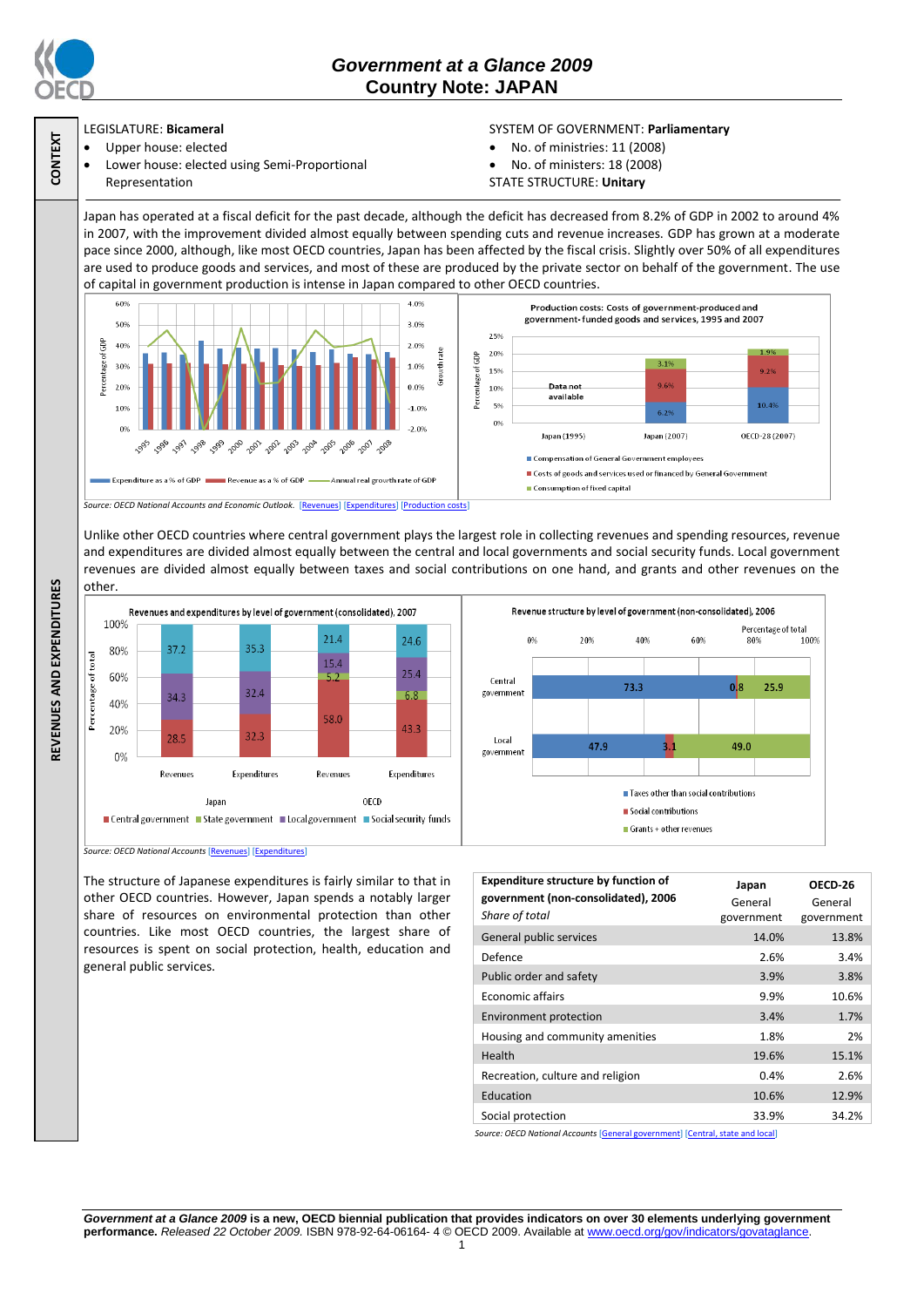



The Japanese government employs just 5% of the total labour force, making Japan the country with the smallest government staff among OECD members (the OECD average is 14%). Japan is one of the few OECD countries that relies extensively on private entities to produce government-funded goods and services, as opposed to using government employees. At the same time, government employment in Japan is very decentralised, with most government employees working for local governments.

*Source: OECD Comparison of Employment in the Public Domain Survey and Labour Force Survey*

ployment] [\[Distribution by level\]](http://dx.doi.org/10.1787/723627140760)

Females represent a much smaller proportion of the central government workforce than the general labour force. Within central government, females are employed in administrative positions at a much lower ratio than the OECD average. In addition, only 1.7% of senior managerial posts are filled by women, the lowest share among all OECD member countries. While an ageing workforce is an issue for Japan's central government, the share of employees 50 years and older is lower in the central government workforce (25%) than in the total labour force (37%).

*Source: OECD Strategic HRM Survey and Labour Force Survey* [\[Female participation\]](http://dx.doi.org/10.1787/723642841533) [\[Ageing\]](http://dx.doi.org/10.1787/723656070327)

The HRM system in the Japanese central government is a careerbased, with some delegation of authority to line departments, and is characterised by a new exchange programme with the private sector. Performance-related pay is well established for central government employees. Japan is characterised by a cadre of senior civil servants that are managed separately, although the conditions of their employment are not very different from other staff. *Source: OECD Strategic HRM Survey* 

[\[Delegation\]](http://dx.doi.org/10.1787/723663744332) [\[Recruitment\]](http://dx.doi.org/10.1787/723668744361) [Performance]

Despite the reduction in the budget deficit, government debt has continued to rise, reaching around 180% of GDP in 2007, the highest level ever recorded in the OECD area. Japan has taken steps to improve fiscal sustainability by incorporating a multi-year perspective into its budget process. Expenditure estimates spanning four years are presented at an aggregate level as are aggregate targets/ceilings for expenditures. In addition, performance information has been incorporated into the budget process; for example, evaluation reports are used by the executive to determine budget totals. Compared to other OECD countries, Japan grants the executive (and line ministries in particular) less flexibility to make changes to budgeted funds during the fiscal year.

*Source: OECD International Budget Practices and Procedures Database.* m-term] [\[Performance budgeting\]](http://dx.doi.org/10.1787/723863437686) [\[Executive flexibility\]](http://dx.doi.org/10.1787/723876713213) OECD Journal on Budgeting[: www.oecd.org/gov/budget/journal](http://www.oecd.org/gov/budget/journal)

Overall, Japan exhibits a high-degree of e-government readiness characterised by a highly educated population and strong investment in ICT infrastucture.

*Source: United Nations E-Government Readiness Knowledge Base, Eurostat.* [\[Readiness\]](http://dx.doi.org/10.1787/724248078408) [\[Uptake\]](http://dx.doi.org/10.1787/724264662272) [OECD E-Government

*Government at a Glance 2009* **is a new, OECD biennial publication that provides indicators on over 30 elements underlying government performance.** *Released 22 October 2009.* ISBN 978-92-64-06164-4 © OECD 2009. Available at www.oecd.org/gov/indicators/govat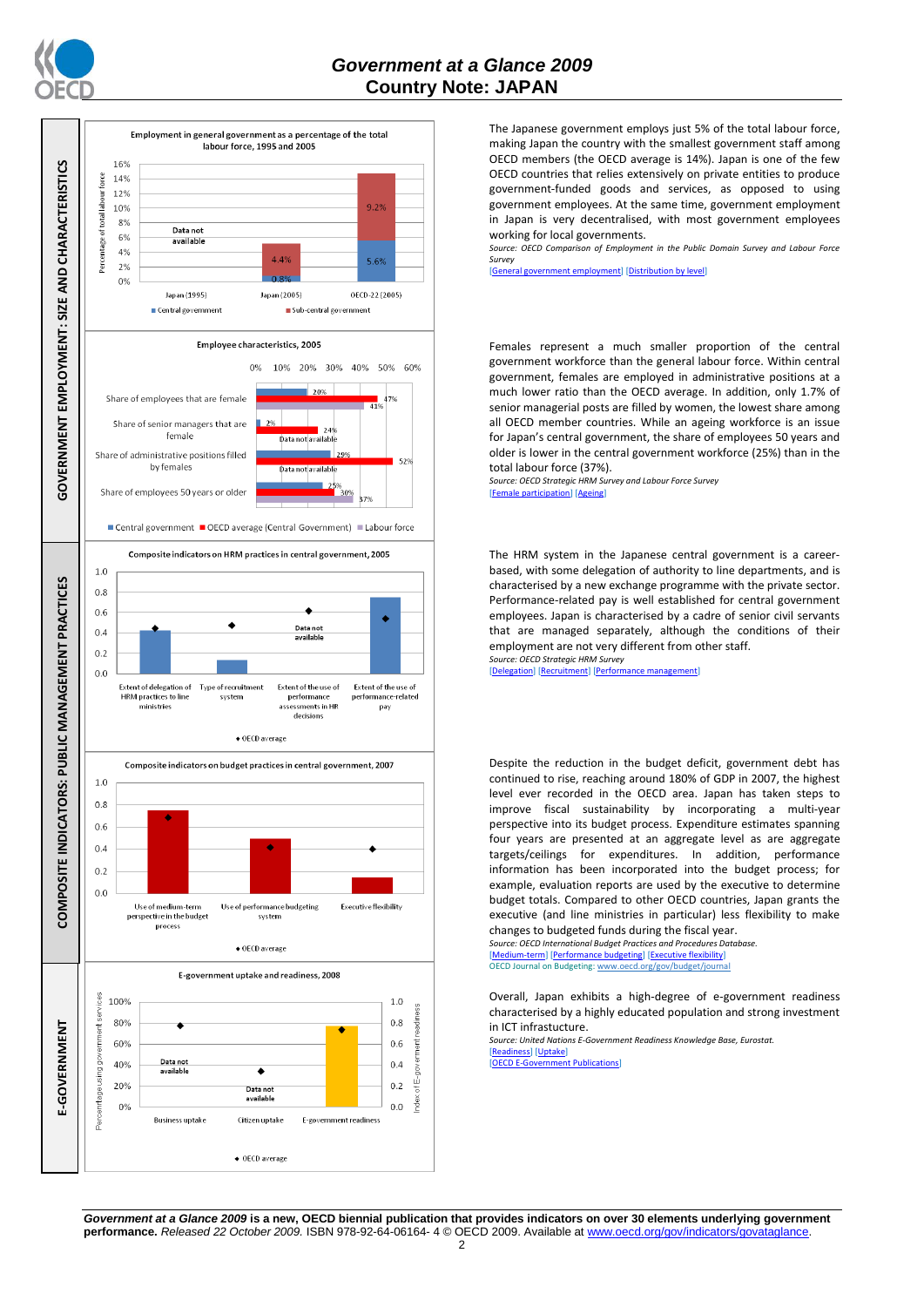

**INTEGRITY**

**Types of information central government decision makers are required to disclose and level of transparency, 2009**

| <b>Requirements for disclosure</b>                                                            | Prime<br>Minister | Minister  | ower House<br>gislators<br>ு | <b>Jpper House</b><br><b>Legislators</b> |
|-----------------------------------------------------------------------------------------------|-------------------|-----------|------------------------------|------------------------------------------|
| Assets and liabilities                                                                        | <b>DP</b>         | <b>DP</b> | <b>DP</b>                    | <b>DP</b>                                |
| Loans                                                                                         | <b>DP</b>         | <b>DP</b> | <b>DP</b>                    | <b>DP</b>                                |
| Sources and level of income                                                                   | <b>DP</b>         | <b>DP</b> | <b>DP</b>                    | <b>DP</b>                                |
| Outside positions                                                                             | <b>DP</b>         | <b>DP</b> | <b>DP</b>                    | <b>DP</b>                                |
| Gifts                                                                                         | <b>DP</b>         | <b>DP</b> | <b>DP</b>                    | <b>DP</b>                                |
| Previous employment                                                                           | <b>ND</b>         | <b>ND</b> | <b>ND</b>                    | <b>ND</b>                                |
| D= Disclosed; DP= Disclosed and publicly available; ND= Not<br>disclosed; NA= Not applicable. |                   |           |                              |                                          |

**Requirements for Regulatory Impact Analysis (RIA) processes used by central governments**

|                                                                     | 2005                 | 2008                         |
|---------------------------------------------------------------------|----------------------|------------------------------|
| Required for draft primary<br>laws                                  | In selected<br>cases | Always                       |
| Required for draft<br>subordinate regulations                       | In selected<br>cases | Only for major<br>regulation |
| Required to quantify costs                                          | In selected<br>cases | Always                       |
| Required to quantify benefits                                       | In selected<br>cases | Always                       |
| Required to publicly release<br>results                             | N <sub>0</sub>       | Always                       |
| Quality reviewed by body<br>external to Ministry<br>preparing rules | Yes                  | Yes                          |

**Extent of programs for reducing administrative burdens at the central level of government**

|                               | 2005 | 2008 |
|-------------------------------|------|------|
| Explicit programme exists     | Yes  | Yes  |
| Includes quantitative targets | No   | N٥   |

Compared to other OECD countries, Japan requires key elected officials from the executive and legislative branches to disclose and make publicly available a significant amount of information about their private interests. Like many OECD countries, Japanese decision makers are not required to disclose information about previous employment.

*Source: OECD Survey on Integrity* [\[Disclosures\]](http://dx.doi.org/10.1787/724123642681)

The 2005 and 2008 surveys of Indicators of Systems of Regulatory Management examined the extent of governance practices designed to improve the quality of regulation in OECD countries. Among the most important practices are: the use of regulatory impact analysis (RIA) to assess the cost and benefits of new regulation and the institutional oversight of the quality of regulations; and the design of programs to reduce the costs of administrative activities on business and citizens.

Over the past four years, Japan has significantly strengthened the formal requirements for RIA and extended its application, reflecting a commitment to improved processes but also raising challenges for compliance and integration within government agencies. Japan's efforts at reducing administrative burdens do not rely on a systemic measurement of the aggregate burden. Instead, they use a biannual practice of soliciting requests for regulatory reform. *Source: OECD Survey on Regulatory Management.*

[\[RIA\]](http://dx.doi.org/10.1787/724045144354) [\[Administrative simplification\]](http://dx.doi.org/10.1787/724058851054)

Intery Management Indicators: www.oecd.org/regrefor EU 15 reviews on Regulatory Reform: <u>www.oecd.org/gov/regref/eu15</u><br>Background reports on Regulatory Reform: <u>www.oecd.org/regreform/backgroundreports</u>

REGULATORY MANAGEMENT **REGULATORY MANAGEMENT**